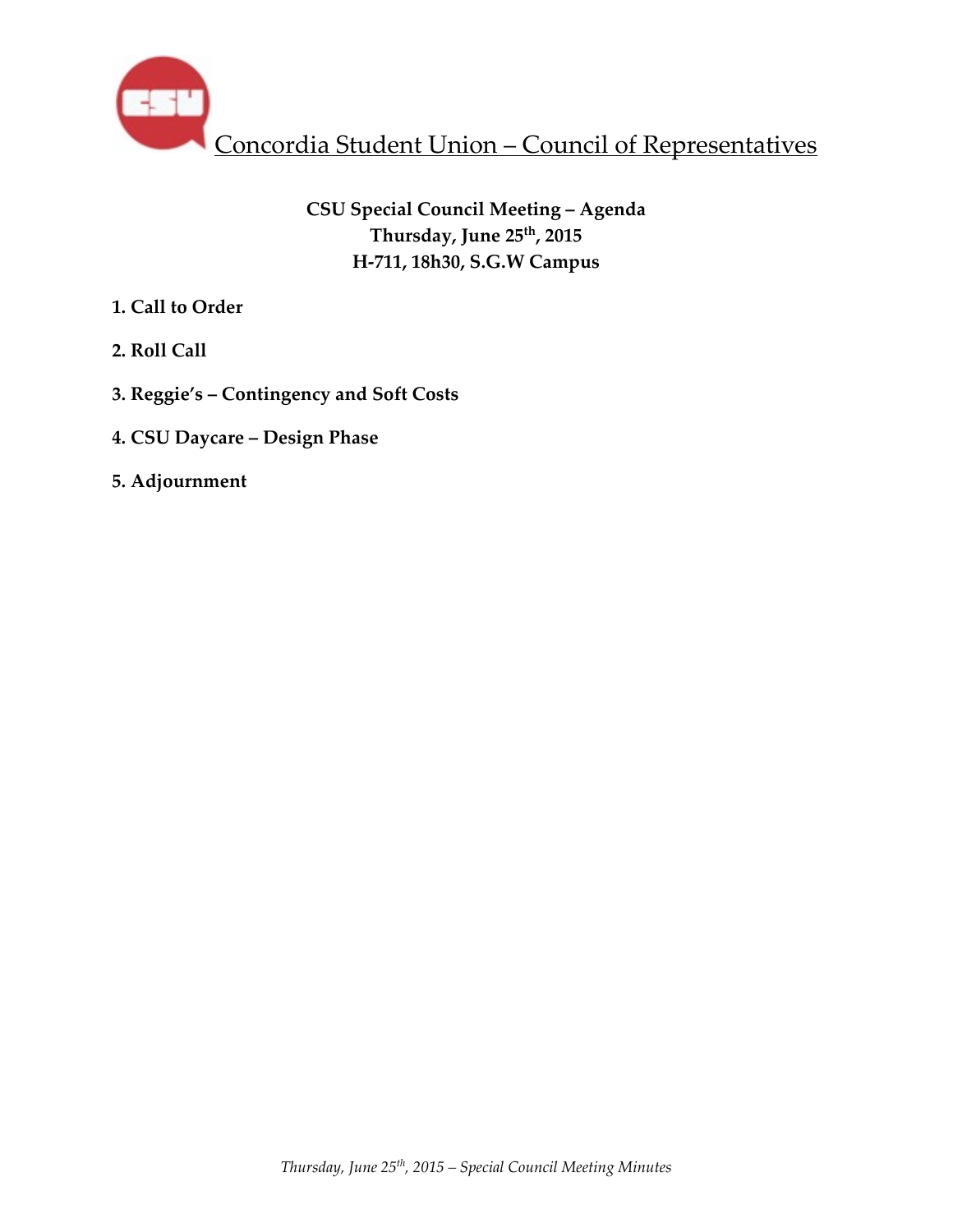

# **CSU Special Council Meeting – Minutes Thursday, June 25th, 2015 H-711, 18h30, S.G.W Campus**

## **1. CALL TO ORDER**

Meeting is called to order.

We would like to acknowledge that Concordia university is on the traditional territory of the Kanien'keha:ka (Ga-niyen-gé-haa-ga), a place which has long served as a site of meeting and exchange *amongst nations. Concordia recognizes, and respects the Kanien'keha:ka (Ga-niyen-gé-haa-ga)* as the traditional custodians of the lands and waters on which we meet today.

### **2. ROLL CALL**

Council Chairperson: *Marion Miller* Council Secretary: *Chloë Williams and Caitlin Robinson*

Executives present for the duration of the meeting consisted of *Anas Bouslikhane* (VP Finance), *Gabrielle Caron* (VP Sustainability), *Lori Dimaria* (VP Clubs & Internal), *Marion Miller* (VP Academic & Advocacy), John Talbot (VP Student Life), *Gabriel Velasco* (VP External & Mobilization), *Terry Wilkings* (President) and *Chloë Williams* (VP Loyola). 

Councillors present for the duration of the meeting consisted of Jenna Cocullo (Arts & Science), *Simon Dansereau* (JMSB), Jana Ghalayini (ENCS), *Sanaz Hassan Pour* (Fine Arts), Adrian Longinotti (Arts & Science), *Lucinda Marshall-Kiparissis* (Arts & Science), *Benjamin Prunty* (Arts & Science), Thomas *Radcliffe* (Arts & Science), *Fadi Saijari* (JMSB), *Katherine Soad Bellini* (ENCS) and *Michael Wrobel* (Arts & Science).

Councillors absent for the duration of the meeting consisted of *Omar Al Khin* (JMSB), *Rachel Gauthier* (JMSB), Michael Giesbrecht (Arts & Science), Faddy Kamel (ENCS), Hassan Mogharbel (ENCS), Aloyse *Muller* (Arts & Science), *Geneviève Nadeau-Bonin* (Arts & Science), *Terry Ngala* (Arts & Science), *Zoe Pearce* (Arts & Science), *Marcus Peters* (Arts & Science), *Jason Poirier-Lavoie* (Arts & Science), *Melanie Romer* (Arts & Science), *Dustin Ruck* (Fine Arts), *Leyla Sutherland* (Fine Arts) and *Rami Yahia* (ENCS).

**Benjamin Prunty** moves to appoint **Chloë Williams** as interim secretary. Seconded by **Simon Dansereau**.

**VOTE** In favour : 10 Opposed: 0 Abstentions: 0

*Motion carries.*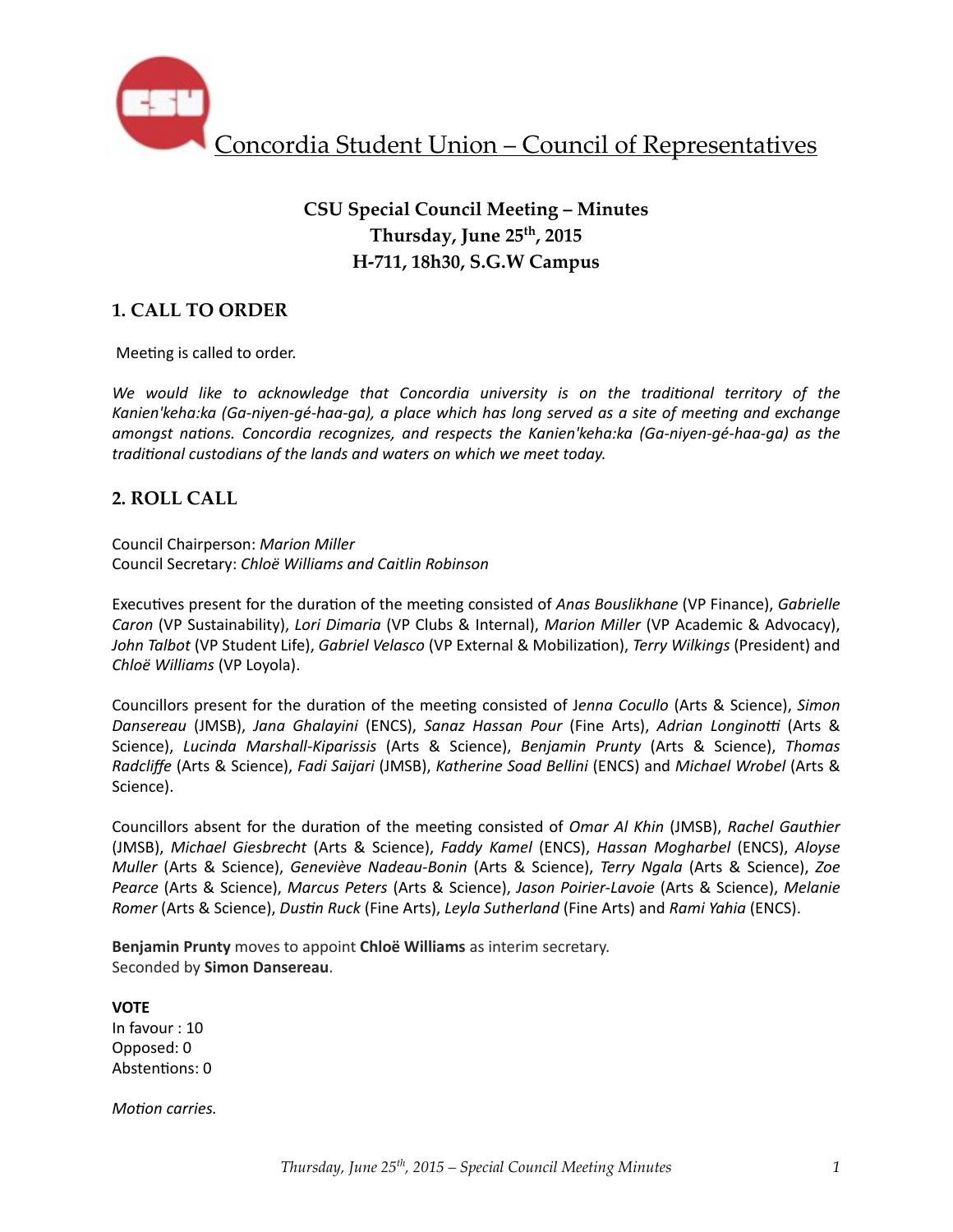

## **3. REGGIE'S – CONTINGENCY & SOFT COSTS**

#### **Terry Wilkings**:

WHREAS, the 2015 CSU general election referendum question on Reggie's reconstruction was strongly supported;

WHREAS Doverco was awarded the renovation contract for Reggie's and has begun construction:

BE IT RESOLVED THAT CSU Council approve \$ 630,000 for the remaining necessary costs that pertain to Reggie's renovation which is to be expensed by the Student Space Accessible Education and Legal Contingency (SSAELC) Fund;

BE IT FURTHER RESOLVED THAT if the projected total net cost of the project goes beyond \$1,800,000 then the project returns to CSU Council for further deliberation.

Seconded by **Benjamin Prunty**. 

**Terry Wilkings**: Looking at the way that costs are broken down, I doubt that we will exceed the \$1.8 million amount. The cost sits at above \$1.8 million and I figure this amount will cover what is necessary for the project to be completed in a timely manner.

Lori Dimaria: If anyone has any questions for me, I am more than happy to answer them.

**Benjamin Prunty**: Just to clarify, it is just every cost associated with the construction project put into this number for approval.

**Terry Wilkings**: That is exactly what it is from the initial professional fees from the design phase all the way until the paint dries on the signage of Reggie's.

**Michael Wrobel**: Can you give us an update as to the general construction and how it is going?

Lori Dimaria: Yes, right now the demolition phase complete, the area is bare to the bone and we are looking at the process of foundation. The flooring is looking good and now we are doing repairs to it. Certain things have arisen, which is common when you have a project where you start with the demolition and things arise that you did not find on the architectural plans. Right now the project is running smoothly and we are approving things so that the project can finish on time. As it stands right now, the demolition phase is complete. Now we are starting to build. If you would like to see videos, we have some.

**Katherine Soad Bellini:** I would like to speak in favour of the motion – last year we had the referendum that approved the project for \$1.2 million to \$1.8 million. Now we are approving the subdivision of the funding. It is only logical to re-approve the subdivision in the sense that whats i specified here is the soft cost, the audiovisual equipment, and all other costs approved last year. This is just to avoid any confusion and make sure that all is approved.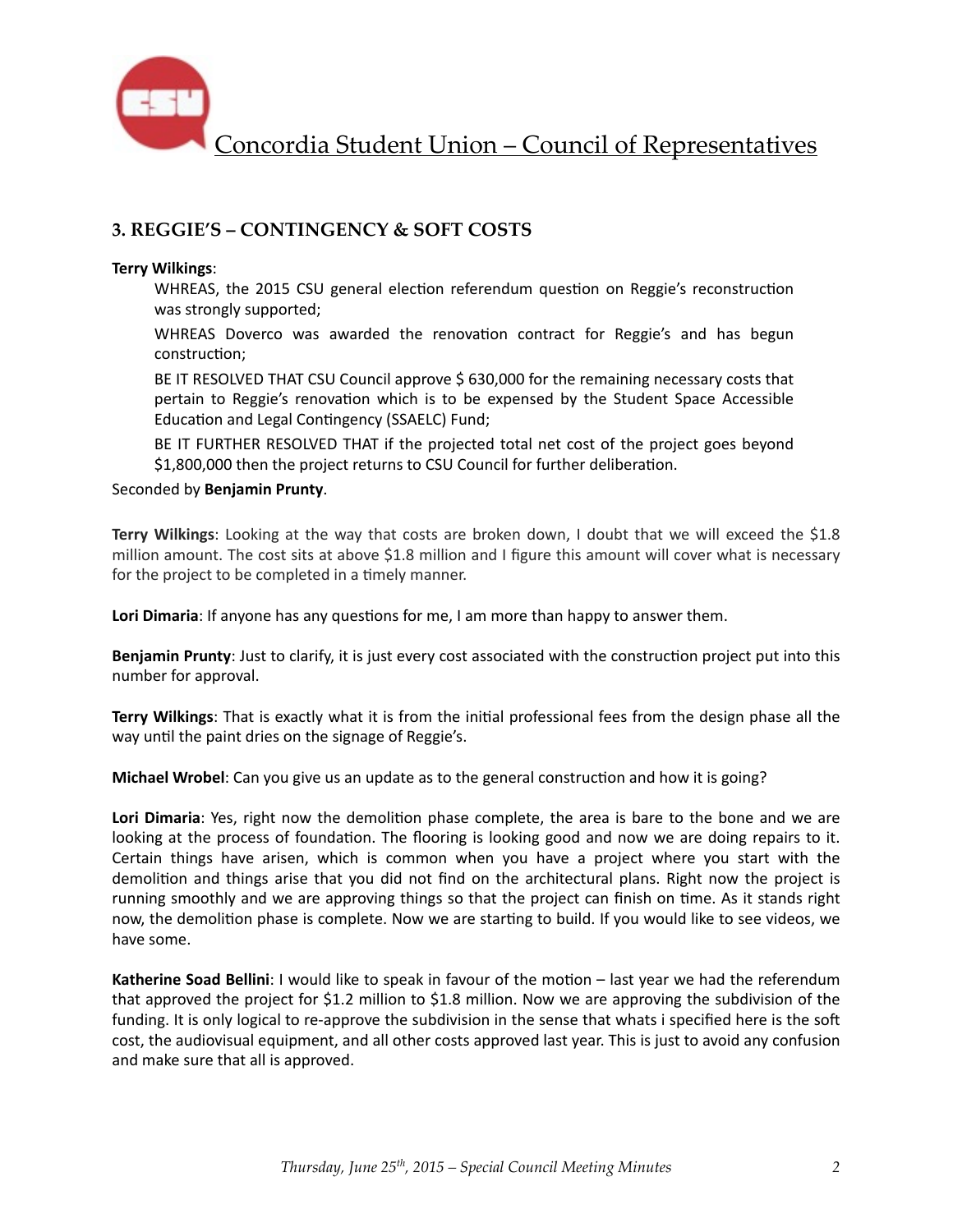

**Terry Wilkings**: I just wanted to make one remark about the way contingencies work. Generally this is the industry standard that we follow to address things like **Lori** brought up that are unforeseeable, or in the case that there is the desire to make modifications during construction. One thing which has come up is possibly to give access to the Hive and Reggie's to the kitchen space, but that is something we are still trying to get more details on. It is well within the \$120 000 contingency – like putting in a door. I figured that this would be a good moment to talk about this. I am meeting with the co-op business plan folks and will be looking into details and feasibility soon.

**VOTE** 

In favour : 10 Opposed: 0 Abstentions: 0

*Motion carries.* 

**Marion Miller:** Congratulations, we are going to have Reggie's.

### **4. CSU DAYCARE DESIGN PHASE**

#### **Terry Wilkings**:

WHREAS the University is moving ahead with re-zoning of a space to provide to CSU for the Daycare project;

WHREAS undergraduate students have shown overwhelming support for the initiative through a referendum question in the fall of 2014;

WHREAS the CSU has received a promising offer of services from an architectural firm specializing in childcare centres;

BE IT RESOLVED THAT Council empowers the executive to begin the design phase of the CSU daycare project by authorizing the Apollon contract of  $$25,000$ , including relevant taxes, which is to be expensed by the Student Space Accessible Education Legal Contingency Fund (SSAELC). 

BE IT FURTHER RESOLVED THAT that this expense be contingent on the approval of the Fund Committee.

#### Seconded by **Michael Wrobel**.

**Terry Wilkings**: I hope that people had a chance to read the preliminary documents from Apollon – they do over their extensive experience, having worked with over 45 childcare centres and they put a cute picture. We are really lucky to be able to take advantage of Maggy Apollon's services as she is an expert with not only the needs of children but the government too because we have to follow stringent regulations in terms of space, ratios and daylight, and this will give peace of mind and assure university that we will be making sure that the renovations are done properly. Unfortunately we had to black out a section of the offer from the architectural firm just because it locates where the daycare is planned to be and we are not at the moment to be able to speak about that openly just because it is the university we need to make a formal agreement with first. The university has gone ahead and paid for a request to rezone the land with the city of Montreal and that costs around \$1000. Before, it was just about holding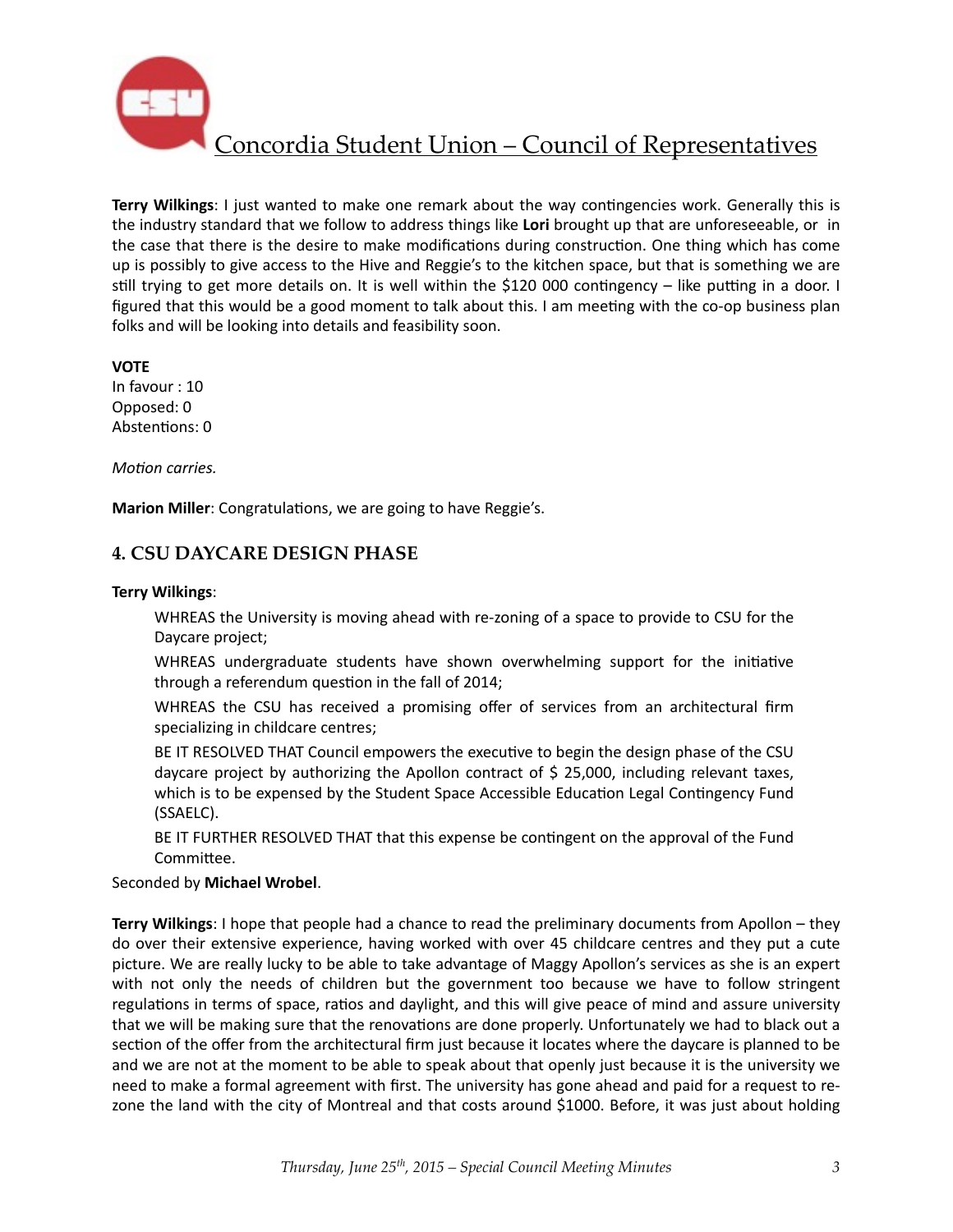

conversations but then we provided information about space and they were really pleased to see that and are moving forward with a monetary contribution. This solidifies this space and they are following up their actions and just about finalizing things before making it public. Hopefully before the summer is over we can start talking to students about it. I would be more than happy to answer questions.

**Benjamin Prunty**: Assuming that we approve this, what would be the next thing to approve?

**Terry Wilkings**: Depending on the time it takes to do this, including the architectural phase, either it would be the approval of moving ahead with going to tender, similar to Reggie's, or it may be the introduction and hiring of a project manager to oversee not only this aspect of the project but to implement and and operationalize the business plan we have been working on. In terms of chronology, it is difficult to say which would come first, so once we know that it, will probably be very soon – before the start of the academic year. It will be very detailed and a step-by-step articulation of what is coming next in our various work plans.

**Michael Wrobel:** Were there any other architects contacted about the plans?

**Terry Wilkings**: In the past we have worked with other firms in a preliminary sense but given the precise needs which come with the project, we did not explore that option. We did not contract other third party groups but this one because it was recommended by others who have opened daycares. In terms of experience, this is the most rigorous and comprehensive group.

**Michael Wrobel**: You mentioned UQAM, but are there any other examples of this architect working within the institutional context of a university?

**Terry Wilkings: I think that they worked with UQTR.** 

**Marion Miller**: They also consulted on McGill's project. Our daycare consultant who worked with that project recommended them as well as UQAM.

**Terry Wilkings**: The regulations we need to follow do not change whether in a university setting of not. The advantage of having someone like Pauline Gervais, our consultant in the spring, is that she is familiar with engaging the Ministry of Families to procure grants and subsidies to operate on a CPE status. This does not change the infrastructure, but the day-to-day operations. That is when that specialization becomes more pertinent to our specific needs than the architectural side.

#### **VOTE**

In favour : 10 Opposed: 0 Abstentions: 0

*Motion carries.*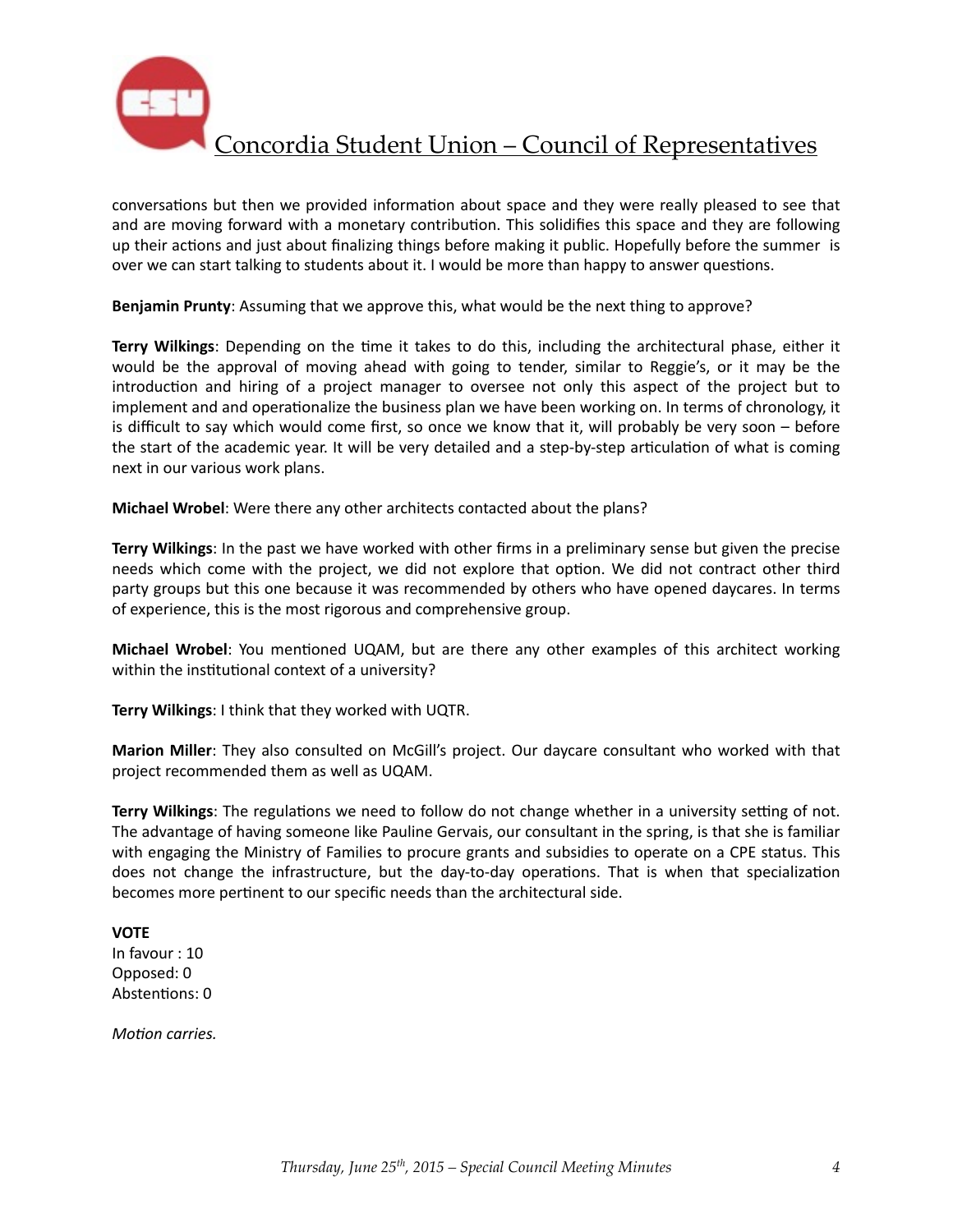

**Terry Wilkings:** We may need to provide ourselves with more services from Apollon if more structural needs arise. We did not want to close the door on the design phase only being related to the costs we see today. Just in terms of experience with Reggie's, there is a need to procure more services sometimes.

**Benjamin Prunty**: Are there plans to increase the number of spots in the daycare? Is this a factor?

**Terry Wilkings**: That is part of it because we are also finalizing the operations of the daycare. There is a kitchen which currently exists in the building, so we must decide if we want to make the food in-house or not. Other questions come up which impact things like the electrical designs and mechanical designs and things like this. Other things will be answered in more in detail.

### **5. ADJOURNMENT**

**Lucinda Marshall-Kiparisses** moves to adjourn. Seconded by **Katherine Soad Bellini**. 

**VOTE** In favour : 10 Opposed: 0 Abstentions: 0

*Motion carries.* 

*Meeting is adjourned at 19h23.*